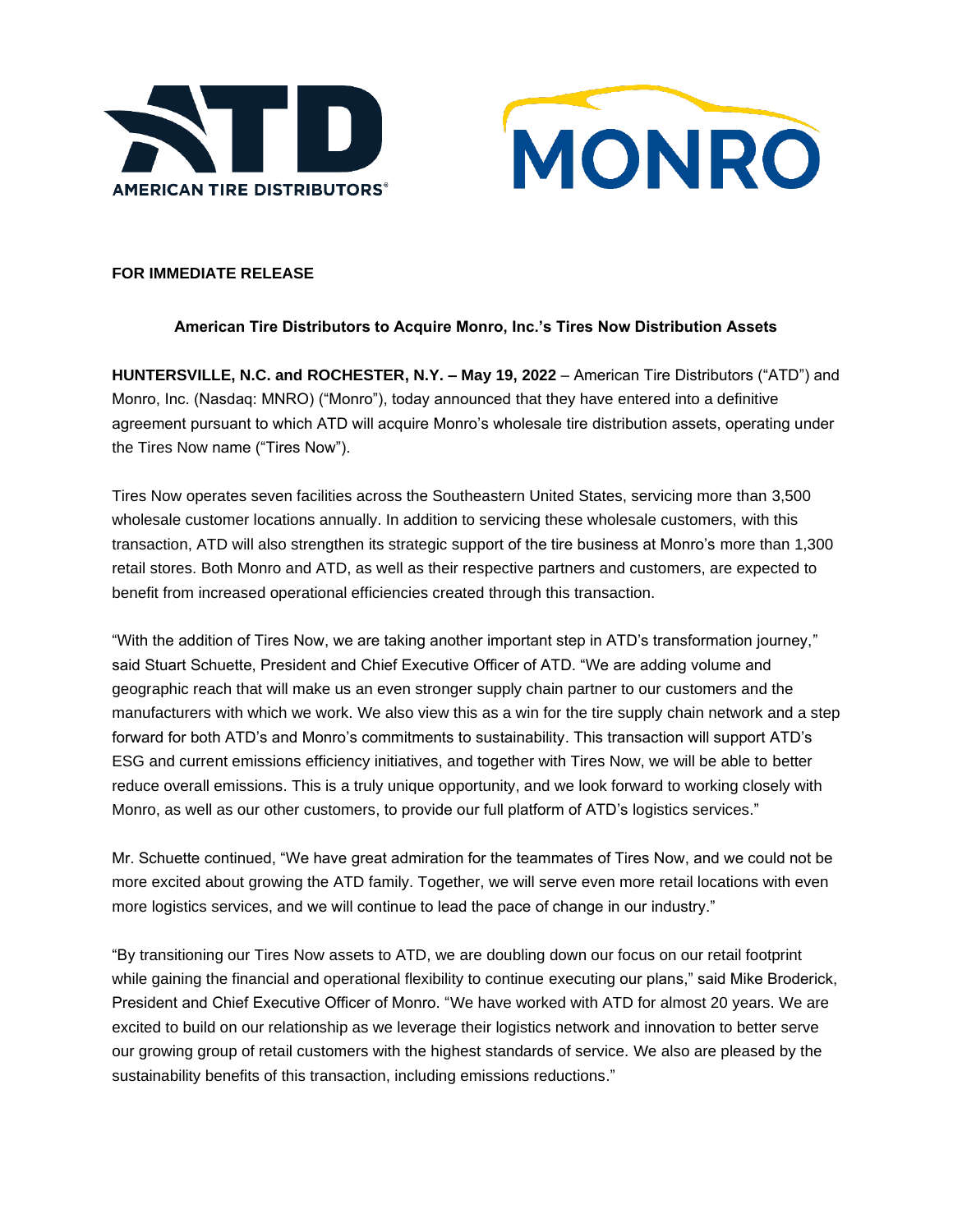Mr. Broderick continued, "Our teammates are our greatest strength, and we are grateful for the contributions made by the Tires Now teammates. The impact on these teammates was an important consideration in the decision to enter this transaction. They have an exciting opportunity to transition with the Tires Now locations and grow their future as part of ATD, an organization that shares our strong dedication to culture and ESG. This transaction demonstrates our commitment to delivering best-in-class service, identifying value-enhancing opportunities, and driving shareholder value."

### **Details of the Transaction**

Under the terms of the transaction, ATD will pay Monro \$105 million in cash for the assets under the Tires Now operations and for certain assets under Monro's internal tire distribution operations, subject to customary escrow arrangements. The agreement provides that \$65 million will be paid at closing and the remaining \$40 million will be paid quarterly based on Monro's tire purchases from or through ATD in connection with a distribution agreement also being entered into by ATD and Monro.

The transaction is expected to close by the end of the second quarter of calendar 2022, subject to clearance under the Hart-Scott-Rodino (HSR) Antitrust Improvements Act of 1976, as amended, and other customary closing conditions.

Troutman Pepper is serving as legal counsel to ATD. Harter Secrest & Emery LLP is serving as transaction counsel to Monro, with Gibson, Dunn & Crutcher LLP serving as HSR counsel.

# **Forward-Looking Statements**

In addition to historical information, this press release includes certain forward-looking statements within the meaning of the Private Securities Litigation Reform Act of 1995. The words "anticipate," "believe," "continue," "could," "estimate," "expect," "intends," "outlook," "may," "might," "plan," "possible," "potential," "predict," "project," "should," "would," and similar expressions may identify forward-looking statements, but the absence of these words does not mean that a statement is not forward-looking. Forward-looking statements are predictions, projections and other statements about future events that are based on current expectations and assumptions and, as a result, are subject, to risks and uncertainties. Such statements include both implied and express statements regarding the completion of the transaction and timing for closing, the benefits expected from the transaction, including increased operational efficiencies and ATD's ongoing digital transformation, and ATD's and Monro's current expectations and projections relating to its future performance and business following closing. Such forward-looking statements are not guarantees of future performance and are subject to risks, uncertainties and other factors that may cause the actual results, performance, or achievements of ATD or Monro to differ materially from the historical results or from any results expressed or implied by such forward-looking statements. Risks that could cause actual results to differ materially from those in the forward-looking statements include, without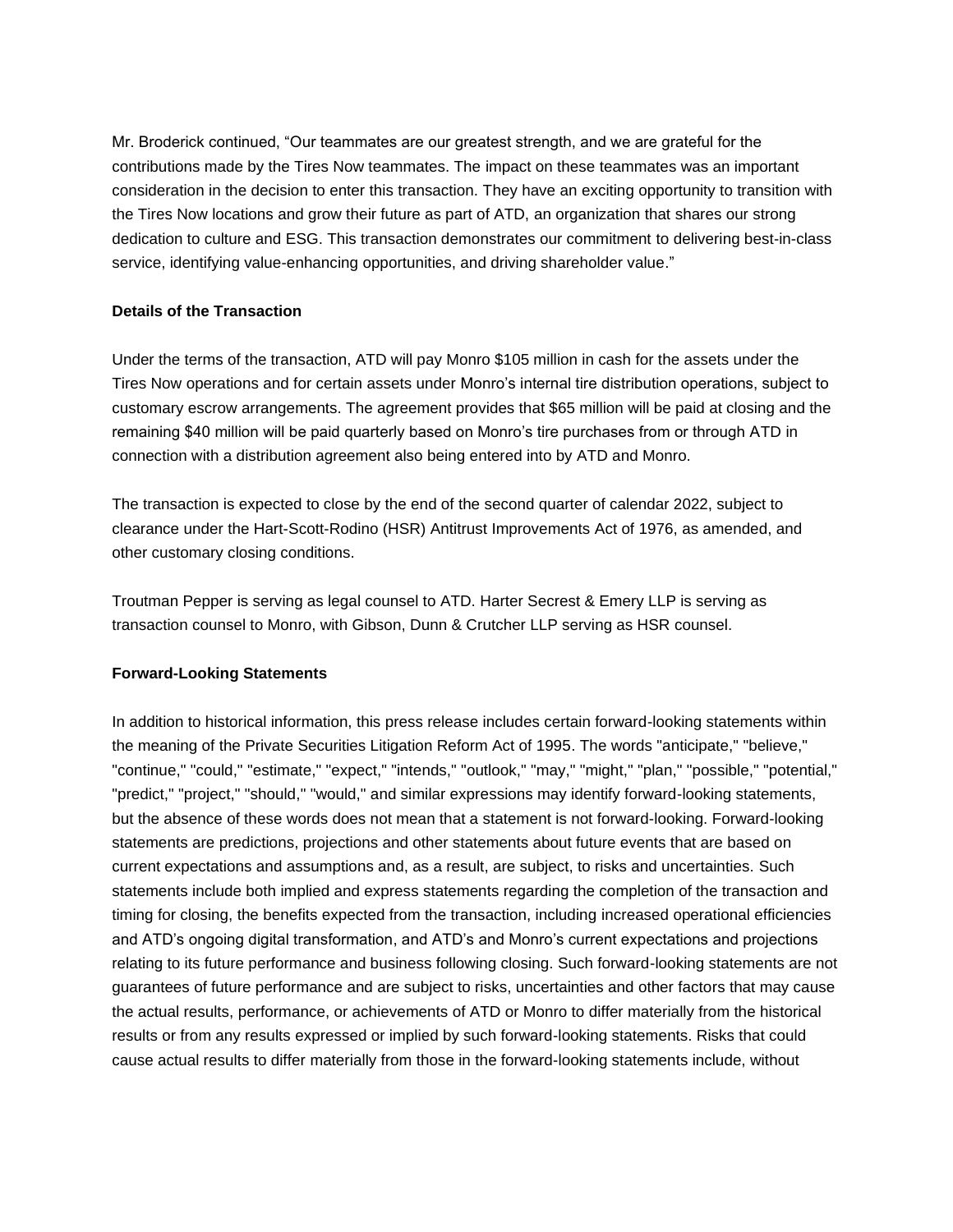limitation, the risks that the transaction will not close in the timeframe expected, or at all; the risk that an event, change or other circumstances could give rise to the termination of the proposed merger; the risk that a condition to closing of the merger may not be satisfied on a timely basis or at all; the risk that the expected benefits and effects of the transaction will not be achieved; the risk that the businesses will not be integrated successfully; the risk that the anticipated synergies from the transaction may not be fully realized or may take longer to realize than expected; the risk that a governmental entity may prohibit, delay or refuse to grant approval for the consummation of the transaction; the risk of litigation related to the proposed transaction; the continuing effects of the COVID-19 pandemic and the impact thereof on ATD's and Monro's businesses, financial condition and results of operations; the risk that ATD's or Monro's business will suffer due to uncertainty related to the transaction; and other general economic and business risks. ATD and Monro disclaim any obligation or duty to update or modify these forward-looking statements.

#### **About American Tire Distributors**

American Tire Distributors is one of the largest independent suppliers of tires to the replacement tire market. It operates more than 130 distribution centers, including 24 distribution centers in Canada, serving approximately 80,000 customers across the U.S. and Canada. The company offers an unsurpassed breadth and depth of inventory, frequent delivery, and value-added services to tire and automotive service customers. American Tire Distributors employs approximately 5,000 associates across its distribution center network, including approximately 600 associates in Canada. In 2021, the company was recognized as one of Forbes' 2021 America's Best Mid-Sized Employers and received a Gold Stevie® Award in the Transportation Company of the Year category of the American Business Awards®, in addition to a Bronze Stevie® Award for Most Innovative Company of the Year.

#### **About Monro, Inc.**

Monro, Inc. (NASDAQ: MNRO) is one of the nation's leading automotive service and tire providers, delivering best-in-class auto care to communities across the country, from oil changes, tires and parts installation, to the most complex vehicle repairs. With a growing market share and a focus on sustainable growth, the company generated approximately \$1.4 billion in sales in fiscal 2022. It continues to expand its national presence through strategic acquisitions and by opening newly constructed stores. Across more than 1,300 stores and 9,000 service bays nationwide, Monro offers customers the professionalism and high-quality service they expect from a national retailer, with the convenience and trust of a neighborhood garage. Monro's highly trained teammates and certified technicians bring together hands-on experience and state-of-the-art technology to diagnose and address customers' automotive needs to get them safely back on the road. For more information, visit www.monro.com.